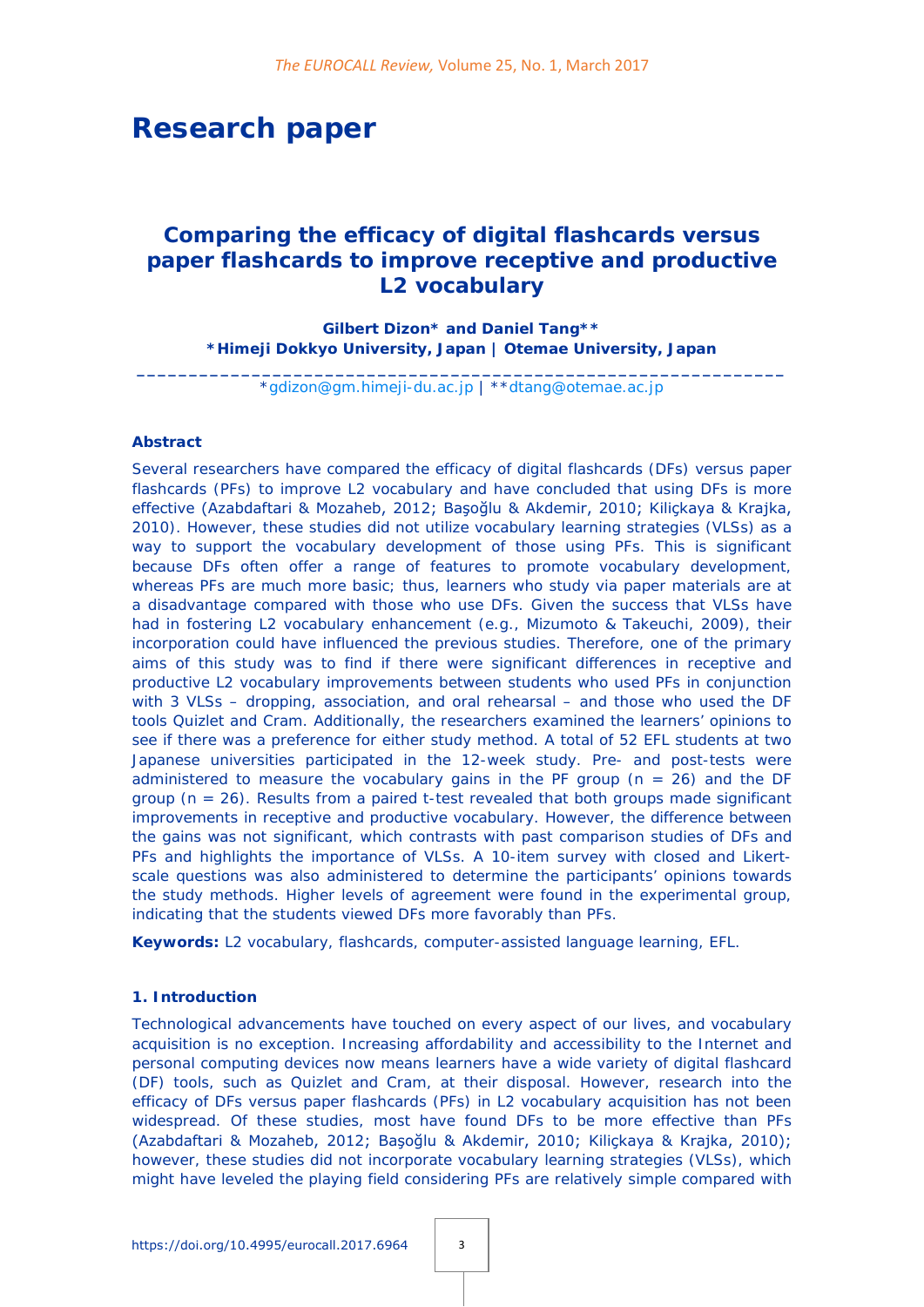the numerous features that are offered through most DF systems. Thus, one of the primary quantitative aims of this paper was to fill this gap in the literature by examining what, if any, vocabulary gains are made when learners use VLSs together with PFs, in comparison to learners who use DFs. Qualitatively, the authors also wanted to systemically survey learners via a questionnaire to ascertain if the ubiquity, convenience and entertainment value of DFs are seen as advantages in the Japanese EFL context, as they were in other studies (e.g., Başoğlu & Akdemir, 2010). Once again, very limited research exists in the East Asian context, where populations have widespread Internet access and use of digital devices.

#### **2. Literature review**

#### *2.1. Receptive vs. productive L2 vocabulary learning*

Previous research has shown several differences between receptive vocabulary (RV), i.e., written or spoken words that a learner can understand (Burger & Chong, 2011) and productive vocabulary (PV), words learners can produce when they write or speak without external stimuli (Meara, 1999; Schmitt, 2000). The first is that a student's RV is larger than her or his PV (Laufer, 1998; Fan, 2000; Webb, 2005, 2008). Additionally, studies have also been carried out to determine why such gaps exist. Laufer and Paribakht (1998) found EFL students, who had smaller RV-PV gaps compared to ESL students, benefited from learning differences, such as directly seeking out new words to use in authentic settings.

Another widely observed research outcome is that a learner's RV improves faster than their PV. In a study over one year, Laufer (1998) found that a learner's RV progressed very well, while little to no improvements were made in PV. Similar findings were made by Fan (2000), whose research indicated a slower rate of progress for PV. Again, Webb (2005) made similar observations; however, he also noted that learners with a larger RV were also more likely to know more PV. What was interesting with the Webb study is how the gains were achieved –via RV tasks (reading) or PV tasks (writing). He found that when equal time was spent on both tasks, RV proved more beneficial; however, when time was given according to the amount of time needed to complete a task, PV proved superior.

## *2.2. Digital flashcards vs. paper flashcards*

Most comparison studies of DFs versus PFs have revealed that incorporating computerassisted language learning (CALL) is more effective at enhancing L2 vocabulary learning. Başoğlu and Akdemir (2010) looked at the use of DFs on mobile phones versus PFs with a group of L2 English students at a Turkish university. While both groups were able to make significant gains, the DF group made greater significant improvements. In another study involving Turkish university students, Kiliçkaya and Krajka (2010) compared the usefulness of DFs via Wordchamp versus vocabulary notebooks and PFs. Not only did the DF group outperform the notebook and PF group on the post-test, but they also made greater significant gains on a delayed post-test. Azabdaftari and Mozaheb (2012) also looked at the use of DFs with L2 English students at an Iranian university. The participants in the experimental group used a combination of DFs over mobile phones, short-message service (SMS) and the Internet to study the target vocabulary, while those in the control group used PFs. According to the post-test results, the use of mobile-learning and DFs had a greater positive effect on vocabulary learning than PFs. These studies demonstrate that DFs may help students better remember L2 vocabulary in the short-term, as well as support future recall to a greater degree than paper materials such as PFs and notebooks.

Despite the positive findings regarding DFs outlined above, not all comparison studies have resulted in superior gains by the DF group. Nikoopour and Kazemi's (2014) study with university students in Iran had mixed results concerning the use of DFs to improve L2 vocabulary learning. Three learning methods were involved in the study: mobile phone flashcards, computer-based flashcards and PFs. While a significant difference was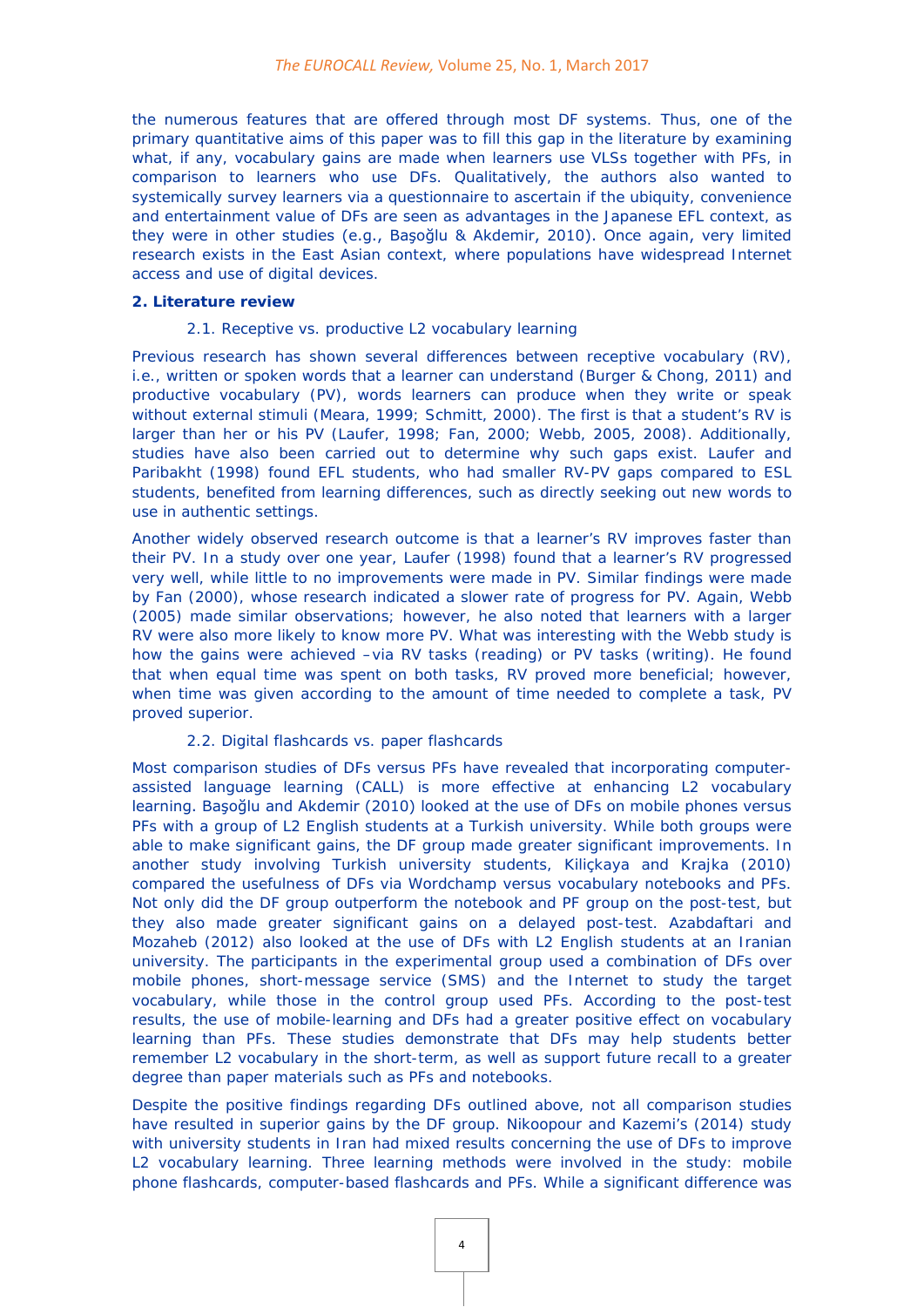not found between the paper and mobile phone flashcard groups, the computer-based group had significantly lower gains when compared to the PF group on a vocabulary post-test. The researchers posited that the ubiquity of mobile phones and PFs was the main reason for the discrepancy in vocabulary gains.

In regards to learner attitudes towards DFs to enhance vocabulary learning, there seems to be a preference for their use over PFs. The participants in Başoğlu and Akdemir's (2010) research viewed DFs as the preferred method of studying vocabulary due to their efficacy, ubiquity, and entertainment value. Azabdaftari and Mozaheb (2012) found similar results in their research. They discovered three main benefits of DFs: ubiquity, convenience and vocabulary learning as entertainment. Similar to the aforementioned studies, Nikoopour and Kazemi (2014) also found that learners preferred DFs to PFs. On the other hand, there was no statistical difference in the learners' opinions between the DF and PF group. Based on these findings, it seems that L2 students prefer the ubiquity and convenience of mobile learning with DFs to paper materials.

In short, not only do students seem to prefer DFs, but they have also been found to be more effective than traditional vocabulary learning methods. However, one limitation of the previously mentioned research is that the students using paper materials were not taught any VLSs to maximize the effectiveness of their learning. Given the positive effect that VLSs can have on L2 vocabulary acquisition (Kornell & Bjork, 2007; Mizumoto & Takeuchi, 2009), the lack of VLS instruction in those studies could have affected the results. Thus, the following research questions were investigated to fill this gap in the literature, as well as strengthen the limited empirical research of CALL-based flashcards in Japan:

- Were there any significant differences in receptive and productive L2 vocabulary improvements between a group of Japanese EFL learners which studied with PFs in conjunction with 3 VLSs, and another group which used DFs?
- How much time did each group spend studying the target vocabulary outside of class?
- What were the students' opinions of each vocabulary learning method?

#### **3. Methodology**

#### *3.1. Participants*

The participants in this study were chosen via convenience sampling. They included a total of 52 1st-year EFL students at two private universities in Japan who were enrolled during the spring semester of 2016. The learners were divided into two equal groups: the PF group, which used PFs  $(n = 26)$ , and the DF group, which used DFs  $(n = 26)$ . The PF group was comprised of learners from only one of the universities, while the DF group was made up of students from both colleges. Students were placed in each group according to the availability of PCs in their respective classes. Vocabulary was a component of the grading criteria for all the classes involved; therefore, the use of PFs and DFs was an appropriate way to meet the specific needs of the students.

#### *3.2. Target vocabulary*

The New General Service List (NGSL) was designated as the target vocabulary for this study for several reasons. First, the NGSL provides learners with the most important high frequency words in English (Browne, 2013); thus, it can be considered as an essential component of L2 English learning. In addition, it offers a more modern and much larger corpus than its predecessor, the General Service List (GSL), which was developed more than 60 years ago by West (1953). Moreover, the NGSL affords learners more coverage with fewer words compared with the GSL. In other words, the NGSL provides students with a valuable resource to greatly expand their L2 vocabulary in an efficient manner without having to study multiple forms of a particular word (Browne, 2013).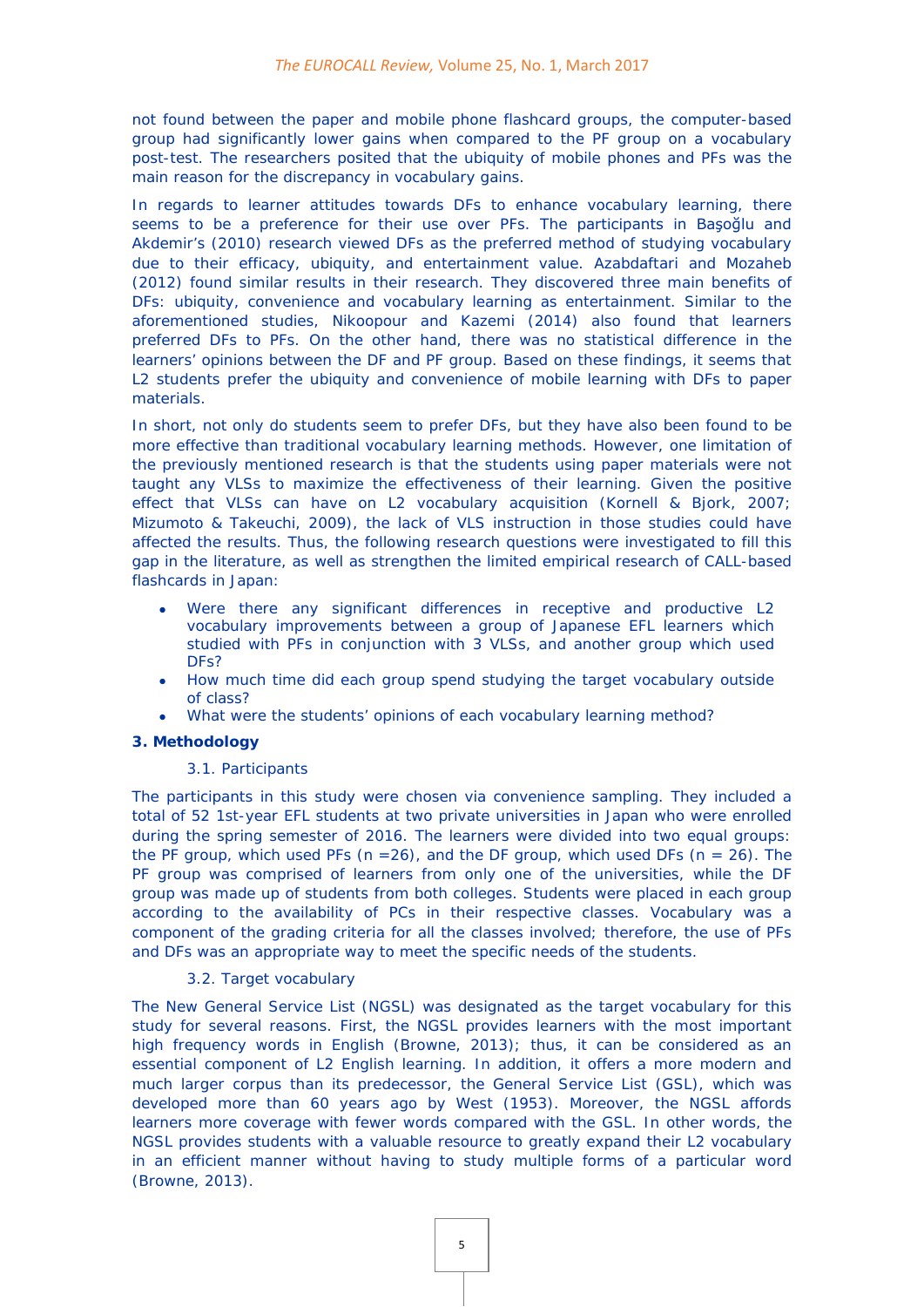#### *3.3. Treatment*

Aside from the differing study methods, both groups followed the same treatment procedure during the 12-week study. Each individual flashcard included the target vocabulary word and L1/L2 definitions. Students were given 15 minutes in class to study a new word list each week. The sole exception to this was the final week of the study, when the learners had the opportunity to review all the target vocabulary words. While studying outside of class was encouraged, it was not required nor was it tracked by the researchers.

The PF group was taught three VLSs to help enhance L2 vocabulary learning. Two of the VLSs, specifically oral rehearsal and association, were adopted from Mizumoto and Takeuchi's (2009) research of VLSs with Japanese EFL learners. The researchers found that these two VLSs resulted in the greatest vocabulary improvements by the students, thus they were incorporated in the present study. The third VLS, dropping, was adopted from Kornell and Bjork's (2007) research of flashcards. According to the researchers, dropping has the potential to promote memory recall, particularly if students do not have enough time to study. Because of this, dropping was seen as a useful strategy for the learners in the PF group. All three of the VLSs were taught and modeled prior to the start of the treatment. In addition, the VLSs were reviewed at the start of week two in order to reinforce the studying procedures.

The DF group studied via Quizlet and Cram, two popular online study tools. As of August of 2016, Cram had over 2.5 million members and more than 150 million user-created flashcards (Cram, 2016). Quizlet had even larger numbers – 40 million users per month with over 125 million user-created flashcard sets (Quizlet, 2016). Another important determining factor in choosing Quizlet and Cram is the fact that they are freely available for use on the web, in addition to offering free mobile apps through the iTunes' App Store and the Google Play Store. As Bateson and Daniels (2012) note, the financial constraints of language instructors and students must be considered when incorporating CALL. Therefore, the results from this study have pedagogical implications to those who have limited financial resources and cannot afford paid or subscription-based vocabulary study services such as WordEngine and Anki.

Similar to the PF group, the students in the DF group received learner training to increase familiarity with the flashcard study tools before the start of the treatment. The researchers explained how to log in and use the specific features of each site. Tables 1 and 2 below show the features of the study tools in relation to RV and PV. Although the DF systems are similar, Quizlet offers slightly more PV tasks as well as additional corrective feedback based on the students' responses. It is important to note that the participants were free to use Quizlet, Cram, or a combination of the two during the treatment. Furthermore, they were not encouraged to use one study tool over the other.

| Table 1. Features of Quizlet |                    |                    |  |
|------------------------------|--------------------|--------------------|--|
| <b>Feature</b>               | <b>RV</b> activity | <b>PV</b> activity |  |
| <b>Word list</b>             |                    |                    |  |
| Flashcards                   |                    |                    |  |
| Test                         |                    |                    |  |
| Spell                        |                    |                    |  |
| Learn                        |                    |                    |  |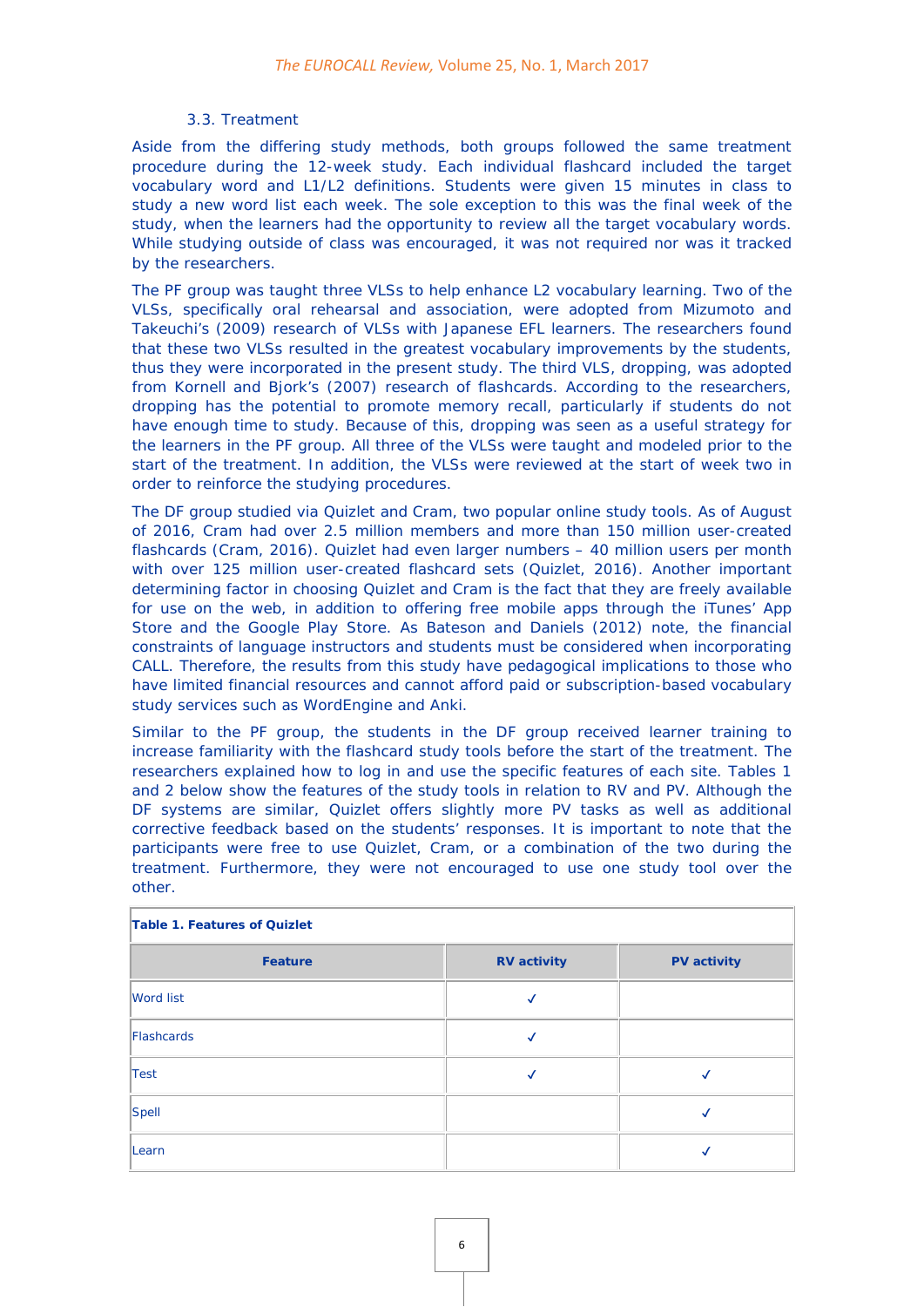| Matching game |  |
|---------------|--|
| Asteroid game |  |

| Table 2. Features of Cram |                    |                    |  |
|---------------------------|--------------------|--------------------|--|
| <b>Feature</b>            | <b>RV</b> activity | <b>PV</b> activity |  |
| <b>Word list</b>          |                    |                    |  |
| Flashcards                |                    |                    |  |
| Test                      |                    |                    |  |
| Memorize                  |                    |                    |  |
| Jewels of Wisdom game     |                    |                    |  |
| Stellar Speller game      |                    |                    |  |

Not only do Quizlet and Cram offer both RV and PV learning activities, but these features also involve specific types of VLSs to help promote vocabulary recall. In a study of L2 VLSs, Lawson and Hogben (1996) categorized several types of strategies that learners used, two of which are relevant to the use of DFs in this study: repetition and word feature analysis. Tables 3 and 4 below detail the different forms of each VLS (p. 115). It is important to note that all of the strategies listed in the tables were incorporated in at least one or more of the features that Quizlet and Cram offered.

| Table 3. Repetition strategies  |                                                                                                                                                  |  |
|---------------------------------|--------------------------------------------------------------------------------------------------------------------------------------------------|--|
| <b>Forms of repetition</b>      |                                                                                                                                                  |  |
| <b>Reading of Related Words</b> | The student reads words that are related to the meaning of the word, e.g.,<br>L1/L2 definitions of the target word.                              |  |
| Simple Word Rehearsal           | The student repeats the word and/or its meaning. In the case of DFs, this can<br>be done by the online tools themselves as a listening activity. |  |
| <b>Writing Word and Meaning</b> | The student writes out the target word and/or its definition.                                                                                    |  |
| Cumulative Rehearsal            | The student reviews words that were previously studied.                                                                                          |  |
| <b>Testing</b>                  | The student tests himself/herself by generating either the target word or its<br>definition.                                                     |  |

| Table 4. Word feature analysis strategies |                                  |  |
|-------------------------------------------|----------------------------------|--|
| Forms of word feature analysis            |                                  |  |
| $ S$ <i>pelling</i>                       | The student spells out the word. |  |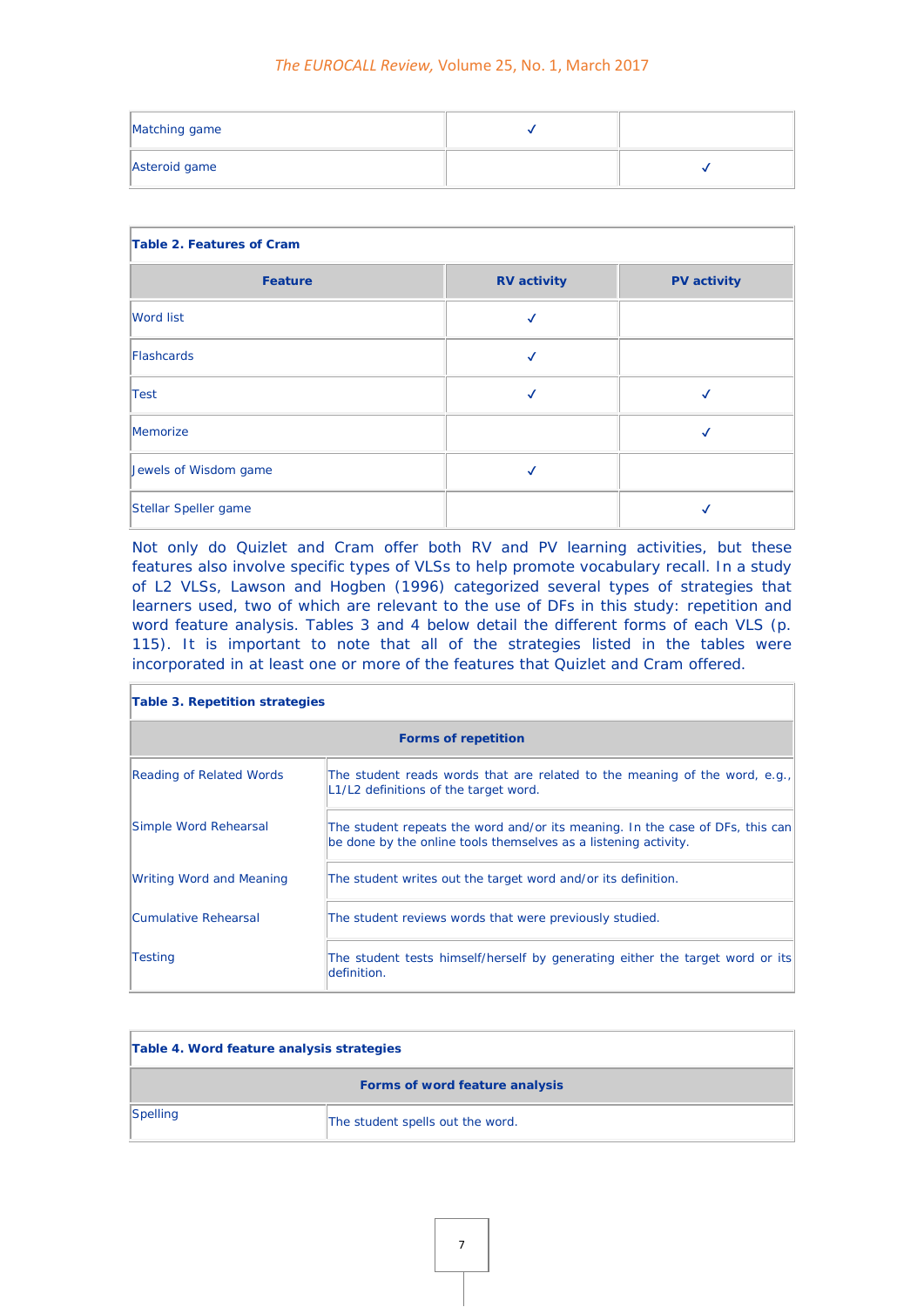#### *3.4. Data collection and analysis*

Quantitative data was obtained via vocabulary assessments administered at the outset and completion of the treatment (Appendices 1 and 2). The tests were administered to determine which study method – PFs or DFs – was more effective at enhancing the two dependent variables: 1) RV knowledge of the NGSL, and 2) PV knowledge of the NGSL. The RV assessment, which was modeled after the Vocabulary Size Test (Nation & Beglar, 2007), was developed by Stoeckel and Bennett (2015). Because there was no PV test of the NGSL, the researchers created a PV assessment which adapted the same format as the productive vocabulary levels test by Laufer and Nation (1999). For each target word, a meaningful context sentence was provided as well as the first few letters of the term in order to eliminate any other possible answers. The test items were chosen randomly from levels 1 and 2 of the NGSL. Correct answers on the RV test were excluded from the PV assessment to ensure that there were no duplicate responses. Initially, the participants took tests based on the first two word levels of the NGSL. However, both the PF and DF group did not show mastery, i.e., a score of at least 80- 85%, at either level of the RV test (Stoeckel & Bennett, 2015). Therefore, the groups studied level 1 of the NGSL during the 12-week treatment.

Qualitative data was collected through L1 surveys which were administered after the completion of the post-test. The first question on each questionnaire asked the students to report their estimated vocabulary study time outside of class. Items two through nine were comprised of Likert-type questions asking the students to rate their views towards the study methods according to a scale ranging from strongly disagree (1) to strongly agree (5). The final question related to the study preferences of each method, namely, which VLS the PF group found most useful and the preferred DF study tool for the experimental group.

#### **4. Results**

An independent t-test was used to compare the pre- and post-test results between the two groups. However, it is important to note that the groups were found to be unequal, i.e., there was a significant difference in RV between the PF group ( $M = 12.65$ , SD = 4.1) and the DF group ( $M = 15.38$ ,  $SD = 3.13$ ) at the beginning of the treatment, t(50)  $= 2.7$ , p  $= .009$ . Similarly, differences were found in PV with the PF group (M  $= 6.96$ , SD = 2.31) producing significantly lower scores than the DF group ( $M = 8.77$ , SD = 2.75)  $t(50) = 2.5$ ,  $p = 013$ . A paired t-test was used to analyze gains made within each group. Descriptive statistics are also provided to show the vocabulary improvements from the pre- to post-test as well as the results from the post-treatment survey.

| Table 5. Pre-test and post-test results |           |            |           |            |
|-----------------------------------------|-----------|------------|-----------|------------|
|                                         | Pre-test  |            | Post-test |            |
|                                         | Receptive | Productive | Receptive | Productive |
| PF                                      | 12.65     | 6.96       | 15.19     | 10.08      |
| <b>IDF</b>                              | 15.38     | 8.77       | 17.85     | 12.08      |

Table 5 above shows the results of the pre- and post-tests of each group. A paired ttest indicated that the PF group was able to make a significant improvement in RV from the pre-test  $(M = 12.65, SD = 4.10)$  to the post-test  $(M = 15.19, SD = 2.74)$ ,  $t(25) =$ 2.81,  $p = 0.009$ . The DF group also had a significant increase in RV from pre-test (M = 15.38, SD = 3.13) to the post-test  $(M = 17.85, SD = 2.36)$ ,  $t(25) = 4.15$ ,  $p = .0003$ . While both groups were able to make significant gains, an independent t-test revealed the gains were not significantly different between the PF group ( $M = 2.54$ , 4.61) and the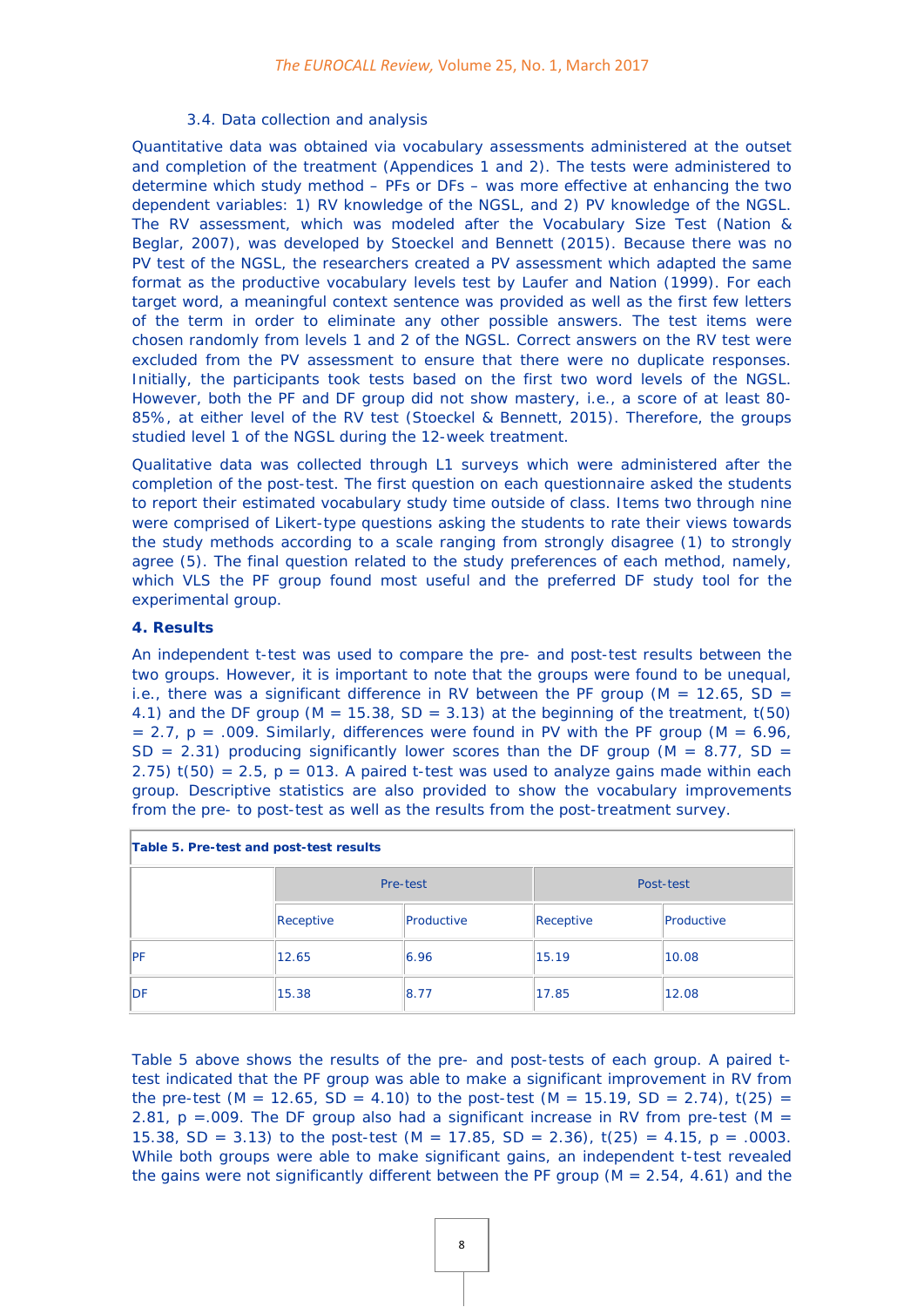DF group ( $M = 2.46$ , SD. 3.02),  $t(50) = .071$ ,  $p = .94$ . Similar results were also found in relation to PV improvements. A paired t-test showed that the PF group made significant gains in PV from the pre-test (M = 6.96, SD = 2.31) to the post-test (M = 10.08, SD = 2.23),  $t(25) = 4.86$ ,  $p = .0001$ . The DF group made significant improvements as well from the pre-test (M =  $8.77$ , SD =  $2.75$ ) to the post-test (M = 12.08, SD = 2.17),  $t(25) = 7.4$ ,  $p = .0001$ . However, there was not a significant difference between the PV increase between the PF group ( $M = 3.12$ , SD = 3.27) and the DF group (M=  $3.31$ , SD =  $2.28$ ), t(50), =  $.24$ , p =  $.81$ .



Figure 1. Amount of time the PF group studied target vocabulary outside of class.



Figure 2. Amount of time the DF group studied target vocabulary outside of class.

Figures 1 and 2 above show a breakdown of the amount of time groups spent studying the target vocabulary outside of class. A much larger percentage of the students in the PF group (62%) took advantage of the opportunity to study the words outside of class compared with the DF group (31%). In fact, more than two-thirds of those studying with DFs did not study the vocabulary at all, which is nearly two times more than those who chose not to study with PFs.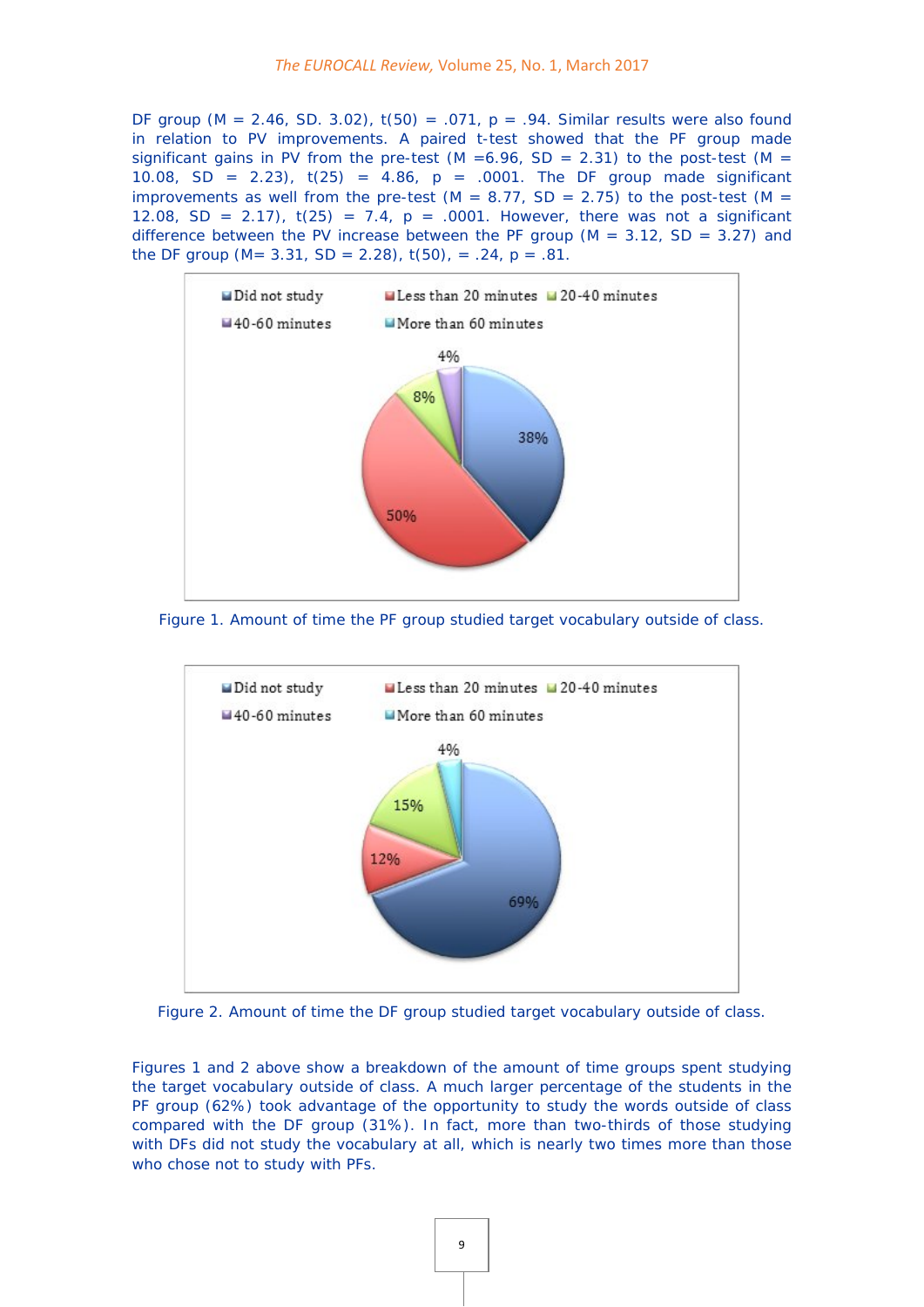| Table 6. Percentage of agreement towards survey statements |                                                                                                                 |                 |                 |  |
|------------------------------------------------------------|-----------------------------------------------------------------------------------------------------------------|-----------------|-----------------|--|
| #                                                          | <b>Statement</b>                                                                                                | <b>PF</b> group | <b>DF</b> group |  |
| $\vert$ 1                                                  | I was able to learn English vocabulary more quickly with paper/digital 50.0%<br>flashcards.                     |                 | 53.8%           |  |
| $\overline{2}$                                             | Using paper/digital flashcards improved my English vocabulary.                                                  | 65.3%           | 57.9%           |  |
| 3                                                          | Using paper/digital flashcards made it easier to learn English vocabulary.                                      | 61.5%           | 65.3%           |  |
| $\overline{4}$                                             | I think paper/digital flashcards were useful in my class.                                                       | 53.8%           | 69.2%           |  |
| 5                                                          | It was easy for me to study English vocabulary with paper/digital 50.0%<br>flashcards.                          |                 | 69.2%           |  |
| 16                                                         | It was easy for me to become skillful at studying English vocabulary with $61.5\%$<br>paper/digital flashcards. |                 | 69.2%           |  |
| $\overline{7}$                                             | Learning how to study English vocabulary with paper/digital flashcards was 42.3%<br>easy for me.                |                 | 73.0%           |  |
| 8                                                          | I prefer studying English vocabulary with paper/digital flashcards to 53.8%<br>digital/paper flashcards.        |                 | 69.2%           |  |

Table 6 shows the percentage of agreement towards the statements on the questionnaire. Besides statement two, "Using paper/digital flashcards improved my English vocabulary," there were higher levels of agreement in the DF group. In particular, items four, five, seven, and eight illustrated more favorable views towards DFs, with these statements receiving at least 15 percent or more agreement in the DF group than the PF group. Overall however, opinions of both PFs and DFs were generally positive, with only one statement receiving lower than 50% agreement (PF group, item seven).



Figure 3. Perceived usefulness of the vocabulary learning strategies.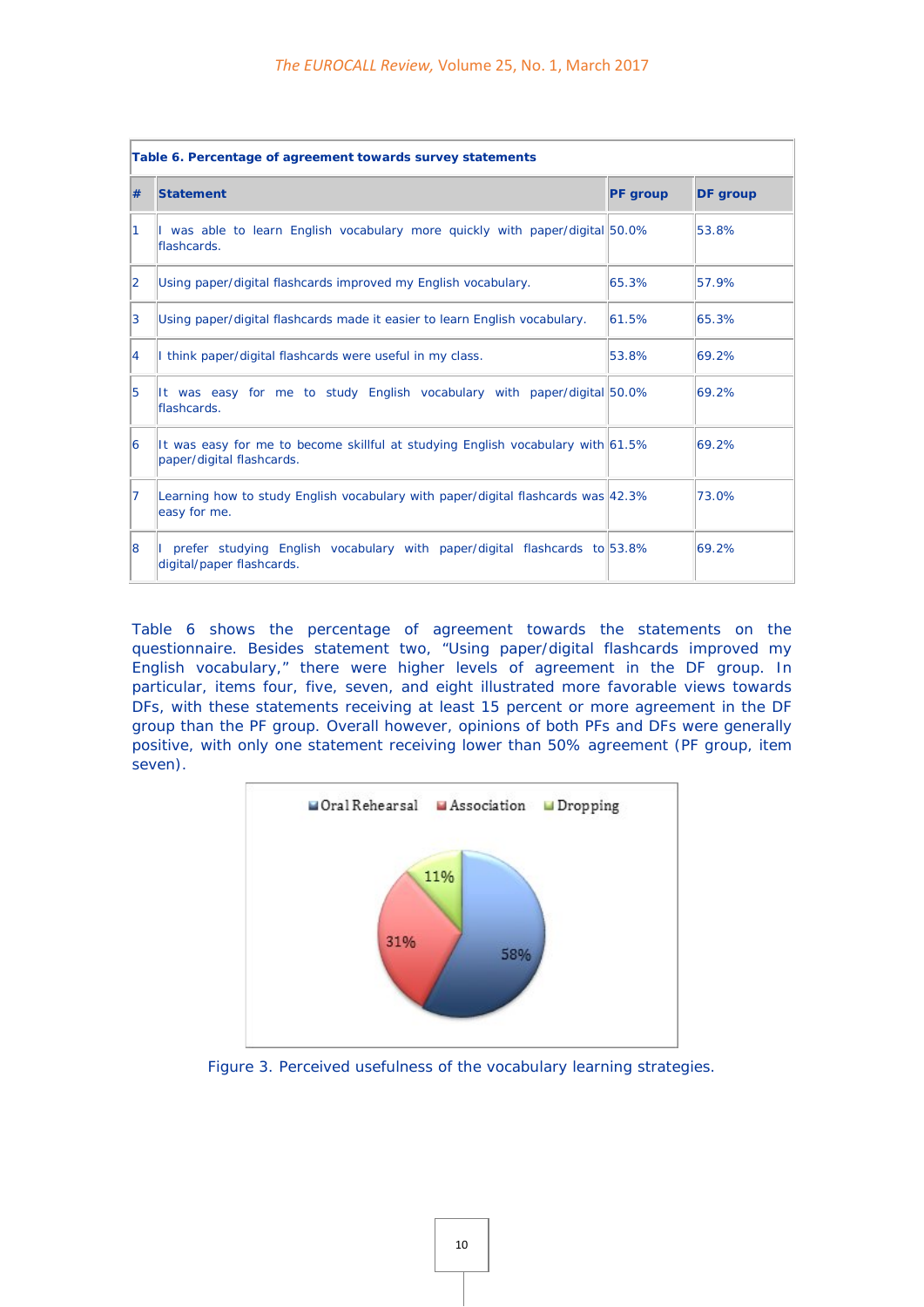

Figure 4. Preferred digital flashcard system.

Figures 3 and 4 show the study preferences of each group, i.e., the VLS which had the highest percentage of perceived usefulness as well as the preferred DF system. Over half of the participants in the DF group stated that they found oral rehearsal to be most useful (58%). This was followed by association (31%) and dropping (11%). In terms of DFs, there was a slight preference for Quizlet over Cram among the students in that group, with more than half of them selecting the former as their preferred study tool.

#### **5. Discussion**

While both the PF and DF group were able to make improvements in receptive and productive vocabulary, the gains made within each group did not significantly differ. This is in contrast to previous research (Azabdaftari & Mozaheb, 2012; Başoğlu & Akdemir, 2010; Kiliçkaya & Krajka, 2010) concluding that traditional forms of vocabulary learning, including PFs, were not as effective as DFs. However, as aforementioned, the students using PFs in these studies were not taught any VLSs. While DF systems often provide learners with a variety of ways to study, PFs are a much more basic form of vocabulary learning. Therefore, students ought to be taught VLSs in order to maximize the effectiveness of PFs to retain new vocabulary. Another interesting finding based on these results is that learners' PV can improve at the same pace as their RV. This differs from previous research which showed that L2 students made little to no progress in PV (Fan, 2000; Laufer, 1998; Webb, 2008).

While the ubiquity and convenience of DFs seem to make them an appealing vocabulary learning method for students (Azabdaftari & Mozaheb, 2012; Başoğlu & Akdemir, 2010), students in the DF group reported much lower levels of vocabulary study time. These results indicate that these variables may not be as influential in a student's decision to study a L2 outside of class. Factors such as learner motivation, attitudes towards the target language, as well as other external variables may play a greater role in the amount of time a learner chooses to study.

The participants' responses to the survey signify that the DF group preferred their method of studying to a greater degree than the PF group. Notably, ease of use seems to be a distinct advantage of DFs over PFs, as shown by the high levels of agreement towards statements five through seven. The ability to study DFs anytime and anywhere via smartphone may have contributed to these results, whereas PFs are much more inconvenient to use on the go, thereby decreasing their value. These findings indicate that the DF group was more satisfied with their method of vocabulary study and as a result, would be less likely to switch to PFs if given the opportunity.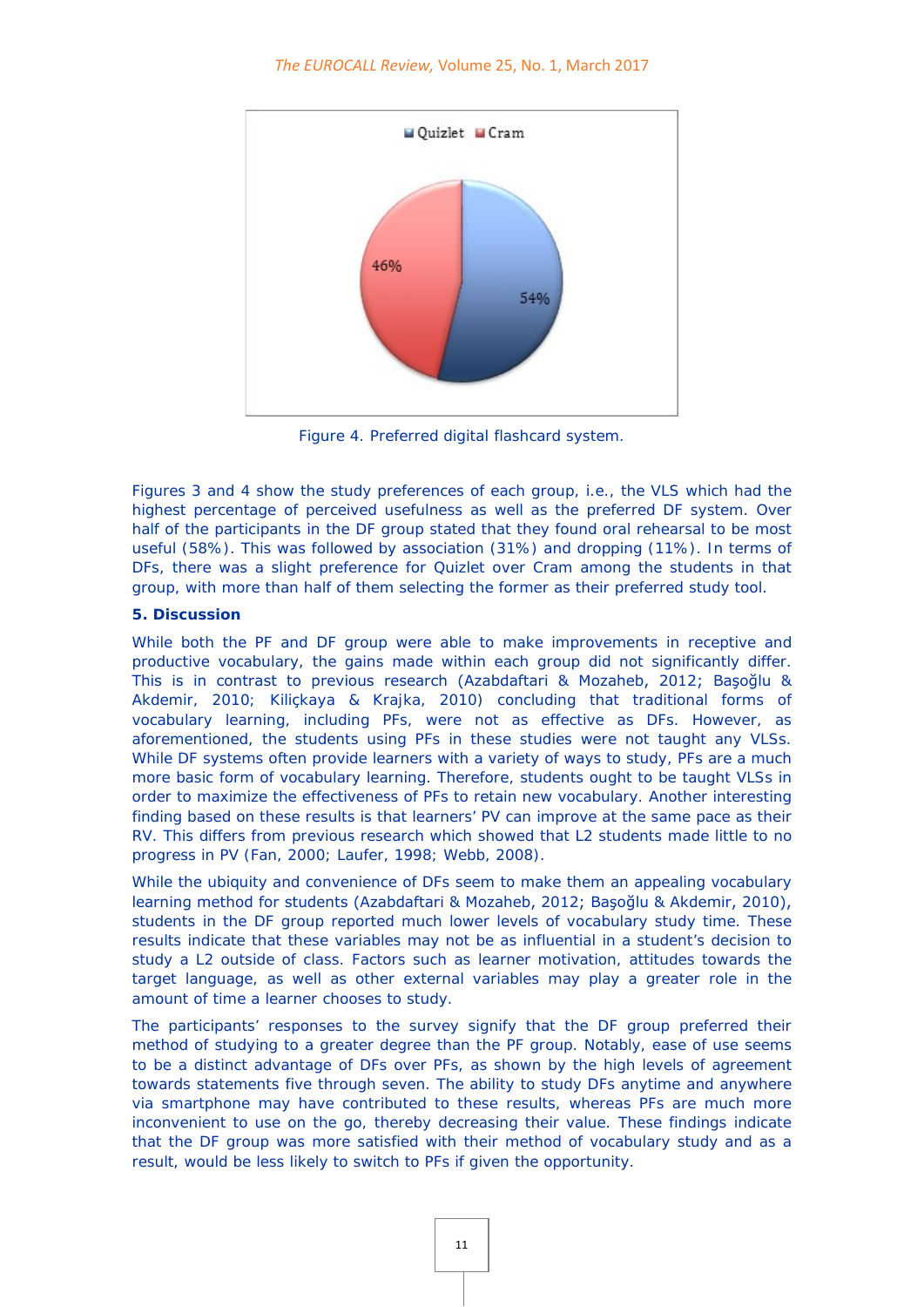Out of the three VLSs taught to the participants in the PF group, oral rehearsal was found to be the most useful strategy in the eyes of the learners. Association was also perceived to be useful by a significant percentage of the students (31%). These results coincide with the findings of Mizumoto and Takeuchi (2009) that showed Japanese L2 English learners had favorable views towards the perceived usefulness of oral rehearsal and association to improve vocabulary learning, as well as the research of Kornell and Bjork (2007), which showed that it may be difficult to effectively utilize the strategy of dropping in vocabulary learning. Although DF systems have built-in features that promote the use of VLSs, PFs are much more simplistic; therefore, teachers ought to encourage the use of VLSs in order for L2 students to maximize their vocabulary development, especially with paper materials.

In terms of DFs, there was a slight preference in favor of the use of Quizlet. While Cram has similar features, the fact that Quizlet offers more PV activities as well as additional corrective feedback may have led to greater interest in the program. Another possible explanation for the preference may be due to the games, as they have been positively received in a previous study which incorporated Quizlet (Jackson III, 2015). Despite these findings, more research needs to be done in order to compare not only the views L2 learners have towards different DF systems, but also the potential vocabulary improvements that can be made.

#### **6. Conclusion**

One of the primary goals of this study was to compare the effectiveness of DFs and PFs to improve RV and PV knowledge in a L2. In this regard, both methods have been found to be equally as effective, which goes against most previous research on the topic of L2 vocabulary learning and DFs (Azabdaftari & Mozaheb, 2012; Başoğlu & Akdemir, 2010; Kiliçkaya & Krajka, 2010). Unlike those studies however, the present study incorporated VLSs in the PF group to help promote vocabulary learning due to the simplistic nature of the study tool when compared with more sophisticated DF systems. These findings highlight the importance of VLSs as a way to enhance vocabulary learning with PFs when DFs are not a viable option. In terms of learner opinions, the participants in this study preferred DFs over PFs, with ease of use being one of the key factors. Nevertheless, the PF group spent more time studying the target vocabulary outside of class, indicating that the advantages inherent to DFs may not be enough to motivate students to study in their own time. Thus, language teachers must stress the benefits of vocabulary learning and encourage students to take full advantage of any opportunities to study the target language outside of class, regardless of whether or not it's a CALLbased activity.

One of the limitations of this study is the fact that the groups were not equivalent as it pertains to the dependent variables. This was unavoidable due to the incorporation of convenience sampling. Future studies should examine these variables with homogenous groups of students who are chosen via random sampling. Additionally, it is not known if external variables affected the results of the study. Therefore, future research ought to administer a pre-treatment survey to take into account other factors such as smartphone ownership or Internet access. Furthermore, it is unclear how much of an impact the VLSs had in supporting L2 vocabulary development in the PF group. Thus, it may be worthwhile to employ a future study with a PF group, a PF & VLS group, and a DF group in order to understand how much of a role VLSs played in enhancing vocabulary. Lastly, although Quizlet and Cram are comparable in terms of their features, it would be interesting to compare the efficacy of the two DF systems to improve L2 vocabulary among L2 students.

#### **References**

Azabdaftari, B. & Mozaheb, A. M. (2012). Comparing vocabulary learning of EFL learning by using two different strategies: mobile learning vs. flashcards. *The EUROCALL Review*,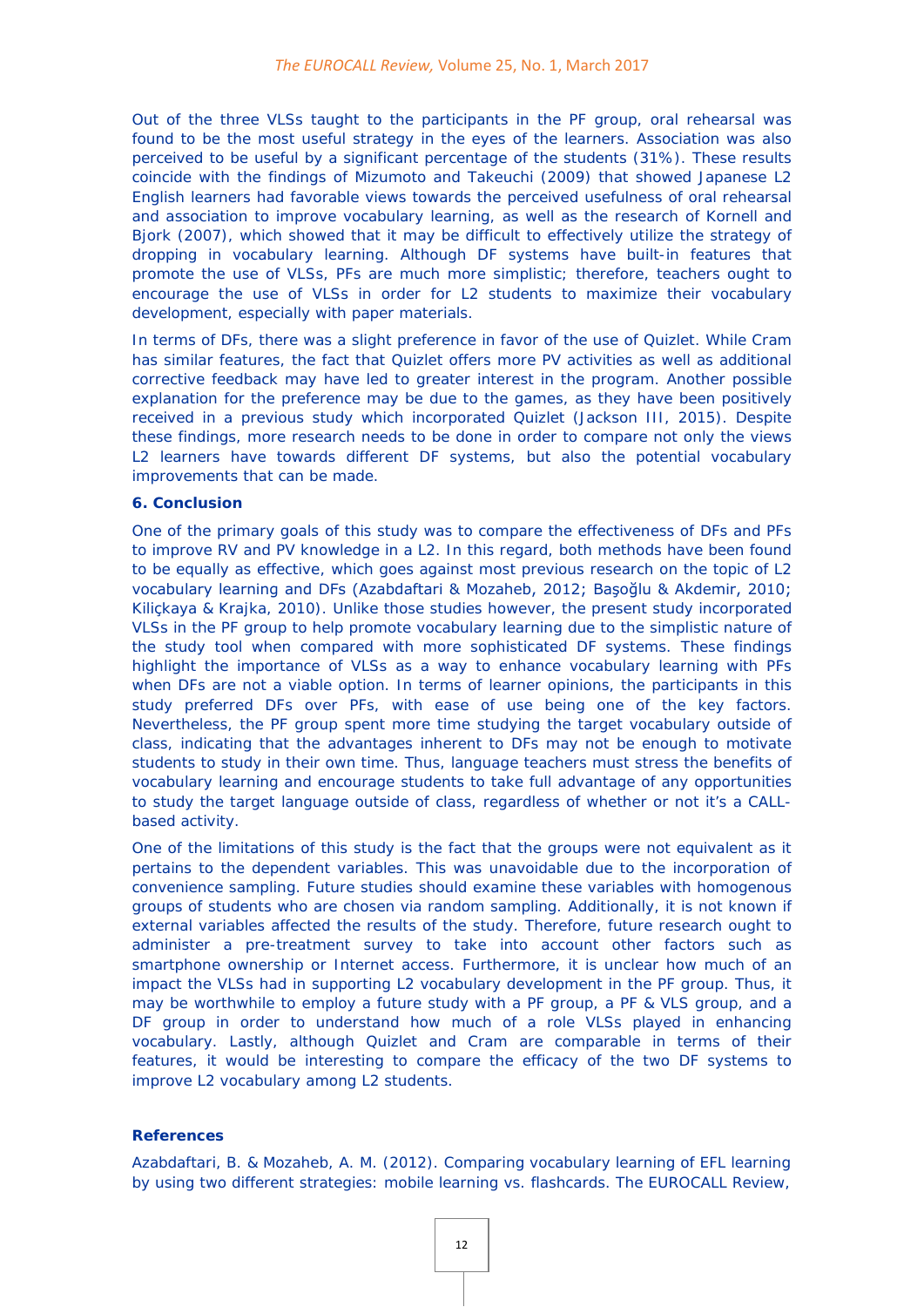*20*(2), 48-59. Retrieved from

[https://eurocall.webs.upv.es/documentos/newsletter/download/No20\\_2.pdf.](https://eurocall.webs.upv.es/documentos/newsletter/download/No20_2.pdf)

Başoğlu, E. B. & Akdemir, Ö. (2010). A comparison of undergraduate students' English vocabulary learning: Using mobile phones and flash cards. *TOJET: The Turkish Online Journal of Education Technology*, *9*(3), 1-7. Retrieved from [http://eric.ed.gov/?id=EJ898010.](http://eric.ed.gov/?id=EJ898010)

Bateson, G. & Daniels, P. (2012). Diversity in technologies. In G. Stockwell (Ed.), *Computer-Assisted Language Learning: Diversity in Research and Practice* (pp. 127 - 146). New York, NY: Cambridge University Press.

Browne, C. (2013). The new general service list: Celebrating 60 years of vocabulary learning. *The Language Teacher*, *37*(4), 13-16.

Burger, A. & Chong, I. (2011). Receptive vocabulary. In S. Goldstein & J. A. Naglieri (Eds.), *Encyclopedia of Child Behavior and Development* (pp. 1231 -1231). New York, NY: Springer.

Cram. (2016). About Cram.com. Retrieved August 25, 2016 from [http://www.cram.com/about.](http://www.cram.com/about)

Fan, M. (2000). How big is the gap and how to narrow it? An investigation into the active and passive vocabulary knowledge of L2 learners. *RELC Journal, 31* (1), 105– 119. doi: [10.1177/003368820003100205.](http://dx.doi.org/10.1177/003368820003100205)

Jackson III, D. B (2015). A targeted role for L1 in L2 vocabulary acquisition with mobile learning technology. *Perspectives*, *23*(1), 6-11. [http://issuu.com/tesolarabia](http://issuu.com/tesolarabia-perspectives/docs/feb2015-perspectives)[perspectives/docs/feb2015-perspectives.](http://issuu.com/tesolarabia-perspectives/docs/feb2015-perspectives)

Kiliçkaya, F. & Krajka, J. (2010). Comparative usefulness of online and traditional vocabulary learning. *TOJET: The Turkish Online Journal of Educational Technology*, *9*(2), 55-63. Retrieved from [http://eric.ed.gov/?id=EJ898003.](http://eric.ed.gov/?id=EJ898003)

Kornell, N. & Bjork, R. A. (2007). Optimizing self-regulated study: The benefits –and costs– of dropping flashcards. *Memory*, *16*(2), 125-136. doi: [10.1080/09658210701763899.](http://dx.doi.org/10.1080/09658210701763899)

Laufer, B. (1998). The development of passive and active vocabulary in a second language: same or different? *Applied Linguistics, 19*(2), 255-271. doi: [10.1093/applin/19.2.255.](http://dx.doi.org/10.1093/applin/19.2.255)

Laufer, B. & Nation, P. (1999). A vocabulary-size test of controlled productive ability. *Language Testing*, *16*(1), 33-51. doi: [10.1177/026553229901600103.](http://dx.doi.org/10.1177/026553229901600103)

Laufer, B. & Paribakht, T. (1998). The relationship between passive and active vocabularies: Effects of language learning context. *Language Learning*, *48*, 365–391. doi: [10.1111/0023-8333.00046.](http://dx.doi.org/10.1111/0023-8333.00046)

Lawson, M. J. & Hogben, D. (1996). The vocabulary-learning strategies of foreignlanguage students. *Language Learning*, *46*(1), 101-135. doi: [10.1111/j.1467-](http://dx.doi.org/10.1111/j.1467-1770.1996.tb00642.x) [1770.1996.tb00642.x.](http://dx.doi.org/10.1111/j.1467-1770.1996.tb00642.x)

Meara, P. (1990). A note on passive vocabulary. *Second Language Research, 6*(2), 150- 154. Retrieved from [http://www.jstor.org/stable/43104407.](http://www.jstor.org/stable/43104407)

Mizumoto, O. & Takeuchi, O. (2009). Examining the effectiveness of explicit instruction of vocabulary learning strategies with Japanese EFL university students. *Language Teaching Research*, *13*(4), 425-449. doi: [10.1177/1362168809341511.](http://dx.doi.org/10.1177/1362168809341511)

Nation, I. S. P. & Beglar, D. (2007). A vocabulary size test. *The Language Teacher*, *31* (7), 9-13.

Nikoopour, J. & Kazemi, A. (2014). Vocabulary learning through digitized & nondigitized flashcards delivery. *Proceedings of the International Conference on Current Trends in ELT*, *98*, 1366-1373. [doi:10.1016/j.sbspro.2014.03.554.](http://dx.doi.org/10.1016/j.sbspro.2014.03.554)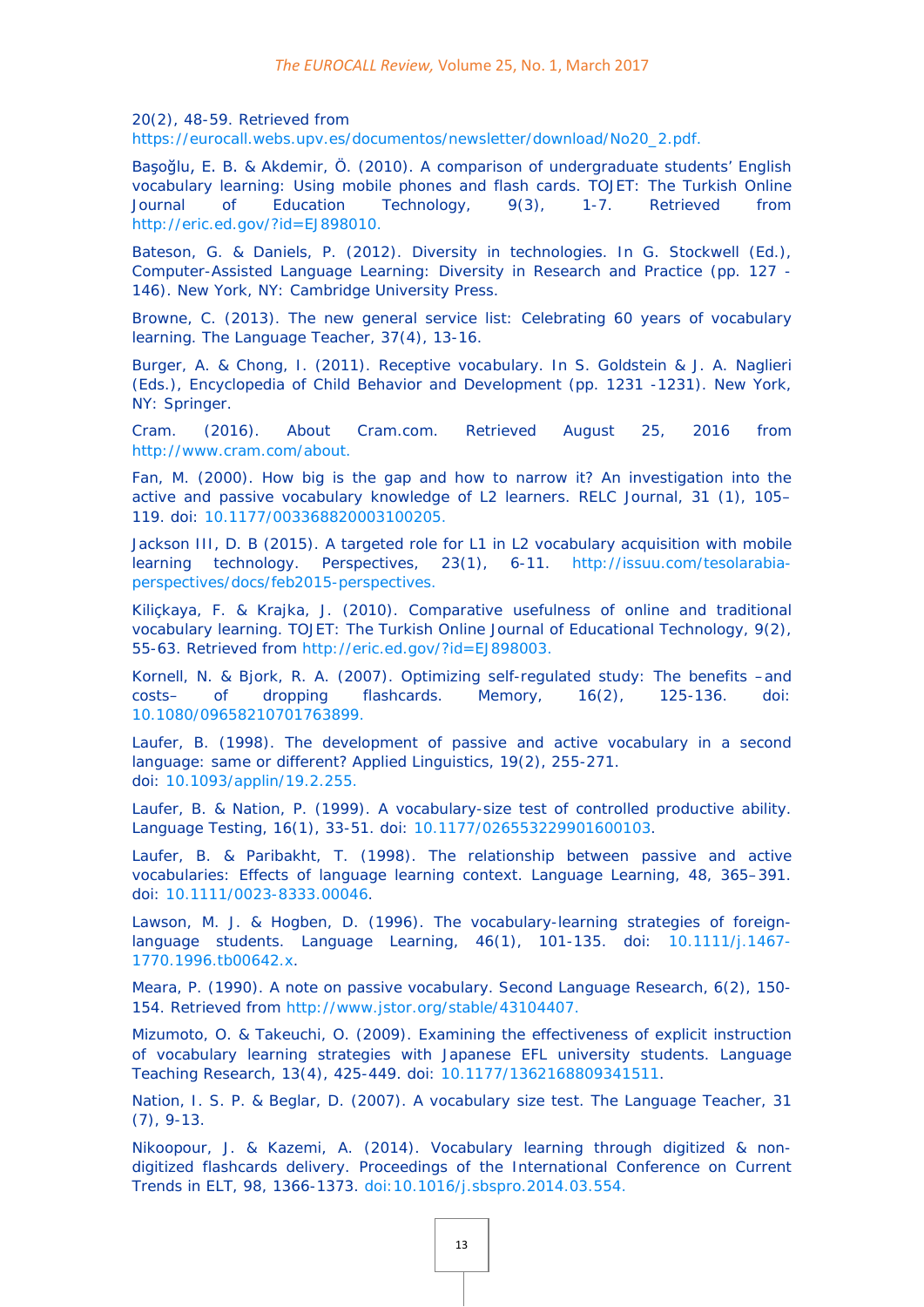Quizlet. (2016). About Quizlet | Quizlet. Retrieved August 25, 2016 from [https://quizlet.com/mission.](https://quizlet.com/mission)

Schmitt, N. (2000). *Vocabulary in language teaching*. London: Cambridge University Press.

Stoeckel T. & Bennett, P. (2015). A test of the new General Service List. *Vocabulary Learning and Instruction*, *4*(1), 1-8. doi: [10.7820/vli.v04.1.stoeckel.bennett.](http://dx.doi.org/10.7820/vli.v04.1.stoeckel.bennett)

Webb, S. (2008). Receptive and productive vocabulary sizes of L2 learners. *Studies in Second Language Acquisition, 30* (1), 79-95. doi: [10.1017/s0272263108080042.](http://dx.doi.org/10.1017/s0272263108080042)

Webb, S. (2005). Receptive and productive vocabulary - learning the effects of reading and writing on word knowledge. *Studies in Second Language Acquisition, 27*(1), 33-52. doi: [10.1017/s0272263105050023.](http://dx.doi.org/10.1017/s0272263105050023)

West, M. (1953). *A general service list of English words*. London, UK: Longman, Green.

#### **Appendix 1**

Level 1 of the Test of Written Receptive Knowledge of the New General Service List. (Stoeckel and Bennett, 2015).

**1 charge**: They are the **charges**.

- a. important things to think about
- b. prices for a service
- c. good things
- d. reasons
- **2 case**: This is a good **case**.
- a. place to study
- b. way something works
- c. example of something
- d. plan for the future

**3 different**: They are **different**.

- a. easy to see
- b. large
- c. not easy
- d. not the same

#### **4 room**: Where is the **room**?

- a. thing we read
- b. thing to drive
- c. place to buy things
- d. space in a building

#### **5 lead**: I will **lead** you.

- a. take you to a place
- b. meet you
- c. let you
- d. give something to you
- **6 policy**: That is a good **policy**.
- a. kind of school
- b. story
- c. place to visit
- d. way to act
- **7 rise**: They will **rise** next week.
- a. become higher
- b. change
- c. become better
- d. finish
- **8 sure**: I am **sure**.
- 
- b. early
- c. certain
- d. new

#### **9 health**: **Health** is important.

- a. learning in a school or college
- b. having no problems with your body
- c. learning by doing something a lot
- d. having help from other people

#### **10 expect**: I **expected** this.

- a. thought this would happen
- b. said this idea
- c. put this into something
- d. took this to a place

# a. young